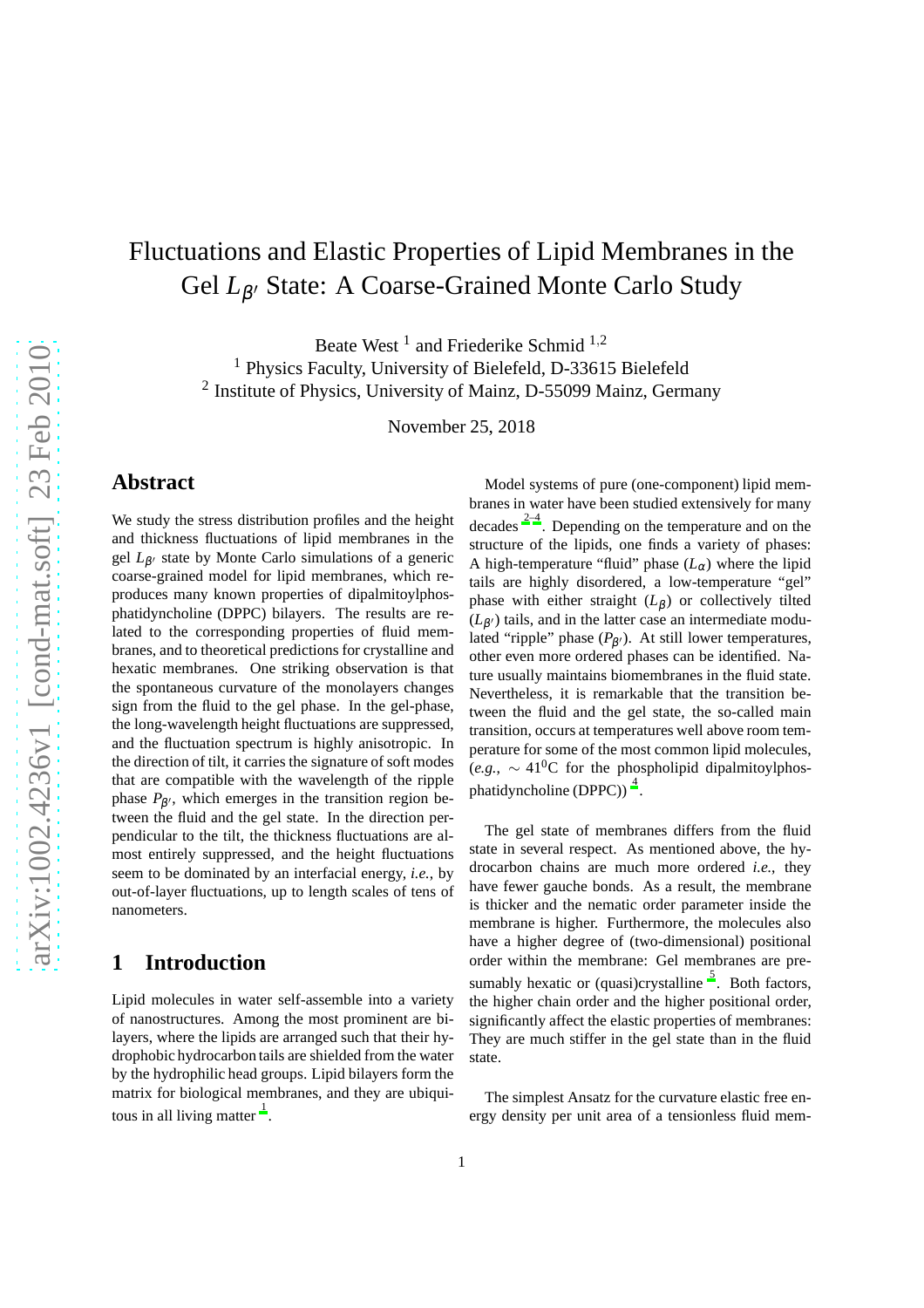brane is given by

<span id="page-1-0"></span>
$$
\mathscr{F}/A = 2\kappa (H - c_0)^2 + \bar{\kappa}K,\tag{1}
$$

where 2*H* is the total curvature of the membrane, *i.e.*, the sum of the inverse curvature radii, and *K* is the Gaussian curvature, *i.e.*, their product. The elastic parameters  $\kappa$ ,  $\bar{\kappa}$ , and  $c_0$  are the bending rigidity, the Gaussian rigidity, and the spontaneous curvature of the membrane.  $6$  For symmetric bilayers,  $c_0$  is zero. Furthermore, the Gauss-Bonnet theorem states that the integral over *K* on closed membranes contributes a constant which only depends on the topology, hence it can be omitted if the latter is fixed. The only remaining parameter is the bending rigidity  $\kappa$ .

In hexatic or crystalline membranes, the situation is more complex due to the fact that lipids have fixed neighbors and membranes can sustain elastic shear stress. In a seminal paper of 198[7](#page-7-5)<sup>7</sup>, Nelson and Peliti have pointed out that in this case, fluctuations *stiffen* the membranes, and the effective bending rigidity appears to be increased on larger length scales. Out-of-plane thermal undulations with different wavevectors **q** are accompanied by in-plane shear deformations and thus penalized. This leads to long-range phonon-mediated interactions between capillary waves, which renormalize the free energy [\(1\)](#page-1-0). For crystalline membranes, Nelson and Peliti predicted that the effective bending rigidity scales as  $\kappa_R(q) \propto 1/q$  as a function of the wavevector. Later, this estimate was refined by Le Doussal and Radzihovsky  $\frac{8}{7}$  $\frac{8}{7}$  $\frac{8}{7}$ , who obtained  $\kappa_R(q) \propto q^{-0.821}$  within a self-consistent screening approximation. In hexatic membranes, the positional order is destroyed due to the presence of free dislocations, but they still have long range 'bond-orientational' order, *i.e.*, the vectors connecting nearest neighbor lipids have well-defined average orientations. According to Nelson and Peliti, the bending stiffness then still increases for large length scales, but only logarithmically,  $\kappa_R(q) \sim \sqrt{-\ln(q\xi_T)}$ , where  $\xi_T$  is a translational correlation length. Nelson and Peliti also argued that physical lipid membranes should be hexatic rather than crystalline, because the ability to buckle reduces the elastic energy of free dislocations.

The situation is further complicated in the  $L_{\beta'}$  phase due to the collective tilt of the molecules. Park  $9 \text{ has}$  $9 \text{ has}$ studied fluctuating tilted hexatic membranes within a model where two order parameter fields, one describing tilt order and one bond-orientational order, evolve on a fluctuating fluid surface [\(1\)](#page-1-0). Local shear modes, which play a major role in the bending renormalization mechanism of Nelson and Peliti, are not included. In this theory, the bending rigidity in the so-called 'strong coupling limit' renormalizes to a fixed *q*-independent value, both for untilted  $\frac{10}{10}$  $\frac{10}{10}$  $\frac{10}{10}$  and tilted  $\frac{9}{10}$  $\frac{9}{10}$  $\frac{9}{10}$  membranes.

It should be noted that fluctuations also renormalize the bending rigidity in fluid membranes, albeit in the opposite way than in hexatic/crystalline membranes. On large length scales the membranes become softer, and  $\kappa_R$  effectively vanishes in the infinite wavelength  $\lim_{h \to 0}$  limit  $\frac{11}{h}$  $\frac{11}{h}$  $\frac{11}{h}$ . However, this softening becomes only relevant on length scales where the membranes exhibit large deviations from planar. In practical simulation studies of fluctuating self-assembled planar fluid membranes, a well-defined bending rigidity that can be associated with the unrenormalized (local) bending rigidity can usually be extracted from the capillary fluctuation spectrum [12](#page-7-10)[–17](#page-7-11) .

The purpose of the present work was to study the elastic properties of membranes in the fluid and the gel state, and in particular, to look for signatures of the liquid/gel transition in the membrane fluctuation spectrum. To this end we use a coarse-grained approach to membrane modeling  $^{18,19}$  $^{18,19}$  $^{18,19}$  $^{18,19}$ . We have carried out extensive simulations of a very simple generic lipid model  $20,21$  $20,21$ , which has been shown to self-assemble into bilayers with reasonably realistic elastic parameters in the fluid phase  $17$  and to reproduce the most important membrane phase transitions of DPPC  $^{22}$  $^{22}$  $^{22}$ , *i.e.*, the transition between the  $L_{\alpha}$ -phase, the  $P_{\beta'}$  phase, and the  $L_{\beta'}$ -phase. In previous work, we have characterized the fluid phase and analyzed the resulting membraneprotein and membrane-mediated protein-protein inter-actions <sup>[17](#page-7-11)</sup>. Now, we will consider the  $L_{\beta'}$  phase, focussing on the stress profiles in the membranes, which can be related to the elastic parameters, and on the capillary fluctuations.

The paper is organized as follows: In the next section, we introduce the model and the simulation method. The results are presented in section [3.](#page-2-0) Finally we summarize and conclude in section [4](#page-6-0)

#### **2 Model and Methods**

In our model, each lipid is represented by a chain of seven beads with one head bead of diameter  $\sigma_h$  followed by six tail beads of diameter  $\sigma_t$ . Non-bonded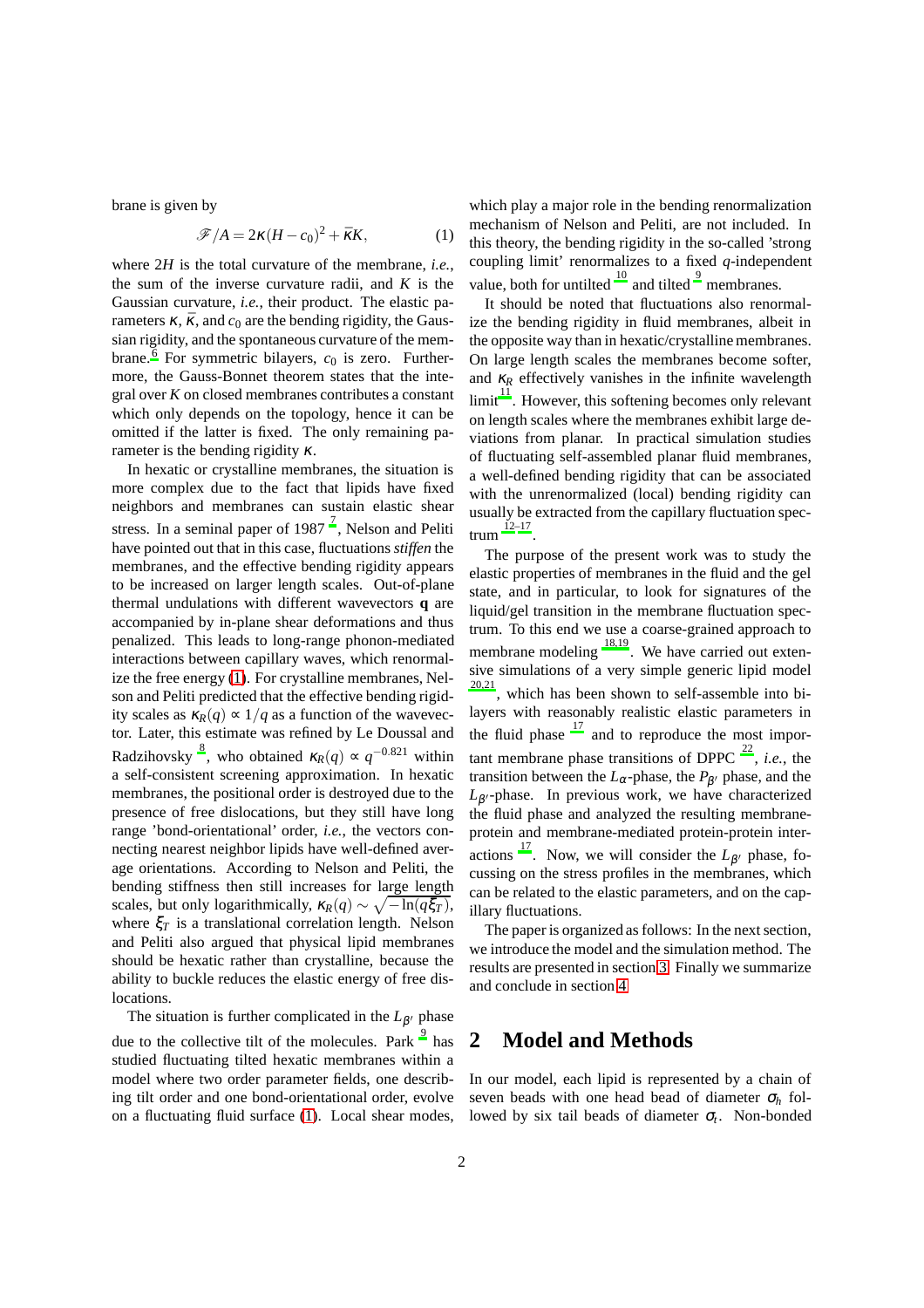beads interact, *via* a truncated and lifted Lennard-Jones potential:

$$
V_{\text{bead}}(r) = \begin{cases} V_{\text{Li}}(r/\sigma) - V_{\text{Li}}(r_c/\sigma) & \text{if } r < r_c \\ 0 & \text{otherwise} \end{cases} \tag{2}
$$

with

$$
V_{\text{LJ}}(x) = \varepsilon \left( x^{-12} - 2x^{-6} \right) \tag{3}
$$

where  $\sigma$  is the mean diameter of the two interacting beads,  $\sigma_{ii} = (\sigma_i + \sigma_j)/2$  (*i*, *j* = *h* or *t*). Head-head and head-tail interactions are purely repulsive  $(r_c = \sigma)$ , while tail-tail interactions also have an attractive contribution ( $r_c = 2\sigma$ ). Bonded beads are connected by FENE (Finitely Extensible Nonlinear Elastic) springs with the spring potential

$$
V_{\text{FENE}}(r) = -\frac{1}{2} \varepsilon_{\text{FENE}} (\Delta r_{\text{max}})^2 \log \left( 1 - \left( \frac{r - r_0}{\Delta r_{\text{max}}} \right)^2 \right), \tag{4}
$$

where  $r_0$  is the equilibrium distance,  $\Delta r_{\text{max}}$  the maximal deviation, and  $\epsilon_{\text{FENE}}$  the FENE spring constant. In addition, we introduce a bond-angle potential

$$
V_{BA}(\theta) = \varepsilon_{BA}(1 - \cos(\theta)).
$$
 (5)

The aqueous environment of the membrane is modeled with "phantom" solvent beads  $^{20}$  $^{20}$  $^{20}$ , which interact with lipids like head beads ( $\sigma_s = \sigma_h$ ), but have no interactions with each other.

The model parameters are  $^{21,23}$  $^{21,23}$  $^{21,23}$  $^{21,23}$   $\sigma_h = 1.1 \sigma_t$ ,  $r_0 =$  $0.7\sigma_t$ ,  $\Delta r_{\text{max}} = 0.2\sigma_t$ ,  $\varepsilon_{\text{FENE}} = 100\varepsilon/\sigma_t^2$ , and  $\varepsilon_{BA} = 4.7\varepsilon$ , and the pressure was chosen  $P = 2 \cdot \varepsilon / \sigma_t^3$ . At these parameters, the lipids spontaneously self-assemble into stable bilayers  $\frac{20}{1}$  $\frac{20}{1}$  $\frac{20}{1}$ , and the bilayer undergoes a main transition to a tilted gel phase *L*<sup>β</sup> ′ *via* a ripple phase  $P_{\beta'}$  at the temperature  $k_B T = 1.2 \varepsilon^{-22}$  $k_B T = 1.2 \varepsilon^{-22}$  $k_B T = 1.2 \varepsilon^{-22}$ .

The system was studied using Monte Carlo simulations at constant pressure and temperature with periodic boundary conditions in a simulation box of variable size and shape: The simulation box is a parallelepiped spanned by the vectors  $(L_x, 0, 0), (s_{vx}L_x, L_y, 0), (s_{zx}L_x, s_{zy}L_y, L_z),$  and all  $L_i$  and *s<sup>j</sup>* are allowed to fluctuate. This ensures that the membranes have no interfacial tension. We have verified that the total pressure tensor had the form  $\mathcal{P}_{\alpha\beta} = P\delta_{\alpha\beta}$ with the applied pressure *P*. We have studied systems of up to 7200 lipids, and the run lengths were up to to 8 million Monte Carlo steps, where one Monte Carlo step corresponds to one Monte Carlo move per bead, and moves that change the shape of the simulation box were attempted every 50th Monte Carlo step. The code was parallelized using a domain decomposition scheme described in Ref.<sup>[21](#page-7-15)</sup>. The configurations were initially set up as an ordered bilayers with straight chains in the  $(xy)$ -plane. Typical equilibration times were 1 million Monte Carlo steps for the small systems, which we used to determine pressure profiles, and 4 million Monte Carlo steps for the large systems, which we used to extract fluctuation spectra. After this time, the results for the fluctuation spectra did not change any more. In the fluid state, one can potentially reduce the equilibration and the correlation times by applying additional cluster moves that specifically speed up the long-wavelength modes<sup>[24](#page-7-18)</sup>. This was not done here, since these modes were not the most critical ones in the gel state (see below), and the length of the runs was mainly dictated by the need to accumulate good statistics over the whole range of wavevectors. It should be noted that in the gel state, lipids never flipflopped from one monolayer to the other, hence the number of lipids on both sides remained equal throughout the simulation.

The model units can approximately be translated into standard SI units by comparing the bilayer thickness  $($  ∼ 6 $\sigma_t$  in the  $L_α$  phase and  $\sim$  7.7 $\sigma_t$  in the  $L_{β'}$  phase) and the area per lipid ( $\sim 1.4\sigma_t^2$  in the  $L_\alpha$  phase and  $\sim 1\sigma_t^2$  in the  $L_{\beta'}$  phase) with the corresponding numbers for real lipid bilayers. The numbers in our model roughly reproduce those of DPPC bilayers if we identify  $\sigma_t \sim 6 \text{\AA}^2$ . The energy scale can be estimated by matching the temperatures of the main transition:  $\varepsilon \sim 0.36 \cdot 10^{-20}$ J.

## <span id="page-2-0"></span>**3 Results**

The simulations were mainly carried out at  $k_B T = 1.0 \varepsilon$ , which is well in the  $L_{\beta'}$  phase. For comparison, we also show data for fluid membranes at  $k_B T = 1.3 \varepsilon$  $k_B T = 1.3 \varepsilon$  $k_B T = 1.3 \varepsilon$ . Fig. 1 shows slices through membrane configurations in the fluid and the gel state. The corresponding structure factors (data not shown) feature distinct peaks in the gel state, corresponding to triangular positional order, and diffuse Debye-Scherrer rings in the fluid state, reflecting lack of positional order in that phase  $^{25}$  $^{25}$  $^{25}$ . At the available system sizes, it was not possible to determine whether the positional order in the gel phase is hexatic or crystalline.

We begin with considering the local pressure profiles, which give information on the internal stress distribu-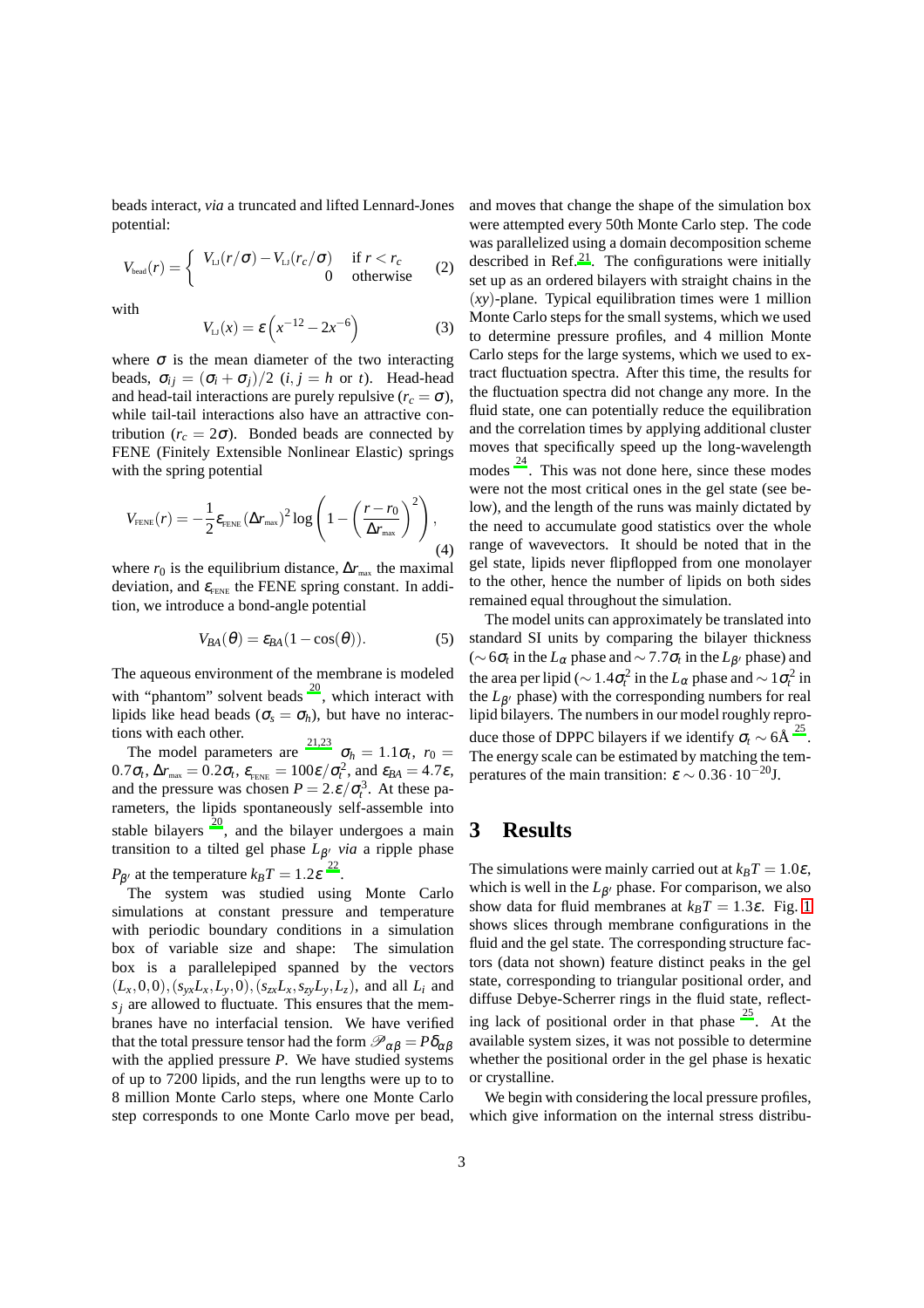

<span id="page-3-0"></span>Figure 1: Slices through configurations (side view) of a self-assembled lipid bilayer in the fluid phase (top) and



<span id="page-3-1"></span>Figure 2: Top left: Interfacial tension profile γ(*z*) for lipid bilayers with  $N = 200$  (solid line) and  $N = 3200$ (dashed line) in the gel phase. In large systems, the profiles are slightly broadened due to the fluctuations of the membrane position. The subsequent profiles were evaluated for systems with  $N = 200$  lipids. Bottom left: Corresponding density profiles of solvent (dotted line), head (dashed lines), and tail beads (solid lines). Right: Contributions to the surface tension profile. Top right: Contributions from nonbonded interactions (NB, thick solid line), bond angle potentials (BA, dotted line), and bond length potentials (BL, dashed line). Bottom right: Among the nonbonded interactions, contributions from head-head interactions (HH, solid line), head-tail interaction (HT, dotted line), head-solvent interaction (HS, dashed line), and tail-tail interaction (TT, dot-dashed line). The contribution from tail-solvent interactions is negligible.

tion in the membranes. The pressure tensor was determined using a version of the virial theorem that contains only relative coordinates,

$$
\mathscr{P}_{\alpha\beta} = \frac{Nk_B T}{V} \delta_{\alpha\beta} + \frac{1}{V} \left\langle \sum_{i < j} r_{ij}^{\alpha} F_{ij;\text{pair}}^{\beta} \right\rangle \tag{6}
$$
\n
$$
- \frac{1}{V} \left\langle \sum_{j} \frac{dV_{BA}(\theta_j)}{d\theta_j} \left( r_{j-1,j}^{\alpha} \frac{\partial \theta_j}{\partial r_{j-1}^{\beta}} + r_{j+1,j}^{\alpha} \frac{\partial \theta_j}{\partial r_{j+1}^{\beta}} \right) \right\rangle,
$$

where *N* is the number of particles, *T* the temperature, *V* the volume,  $\mathbf{r}_{ij} = \mathbf{r}_i - \mathbf{r}_j$  the vector connecting the particles  $i$  and  $j$ ,  $\mathbf{F}_{ij:pair}$  the pairwise force acting on particle *i* from particles *j*, and  $\theta_j$  the angle between the two bonds from bead *j*. To determine the local pressure profiles, the system was divided in bins of length  $\delta z = 0.125 \sigma_t$  along the *z*-axis. The contributions of relative vectors  $\mathbf{r}_{ij}$  were parceled out on the bins according to the Irving-Kirkwood convention  $^{26}$  $^{26}$  $^{26}$ .

Fig. [2](#page-3-1) shows profiles of the local interfacial tension *γ*(*z*), defined as the difference  $P<sub>N</sub>(z) − P<sub>T</sub>(z)$  of the normal and the tangential pressure profile,

$$
\gamma(z) = \mathscr{P}_{zz}(z) - (\mathscr{P}_{xx}(z) + \mathscr{P}_{yy}(z))/2, \qquad (7)
$$

for membranes in the gel state. We note that for our tensionless membranes, the integral  $\int dz \gamma(z)$  vanishes. The contributions of different forces to the full profile are shown in Fig. [2](#page-3-1) (right).

The main features of the profile can be summarized as follows: It features (i) maxima in the regions where head and tail beads meet, reflecting the interfacial energy of the hydrophilic/hydrophobic interface, (ii) minima in the head regions, reflecting the tendency of the heads to spread out, and (iii) a minimum at the center of the bilayer, reflecting the 'negative interfacial tension' or adhesive coupling between the monolayers (*i.e.*, a tendency of the monolayer-monolayer interface to spread out). These peaks were also found in the stress profiles of fluid membranes in our  $17$  and similar  $\frac{27}{1}$  $\frac{27}{1}$  $\frac{27}{1}$  coarse-grained models, as well as in atomistic and more reastically coarse-grained simulations of fluid lipid bilayers <sup>[28](#page-7-22)[,29](#page-7-23)</sup>. The additional weak maxima at the head/solvent interfaces reflect a head-solvent interfacial energy which is specific for our model and not always present. Overall, the stress profiles in the fluid and the gel phase are strikingly similar. They differ mainly in amplitude. Compared to the fluid state, the surface tension profile is amplified by roughly a factor of ten in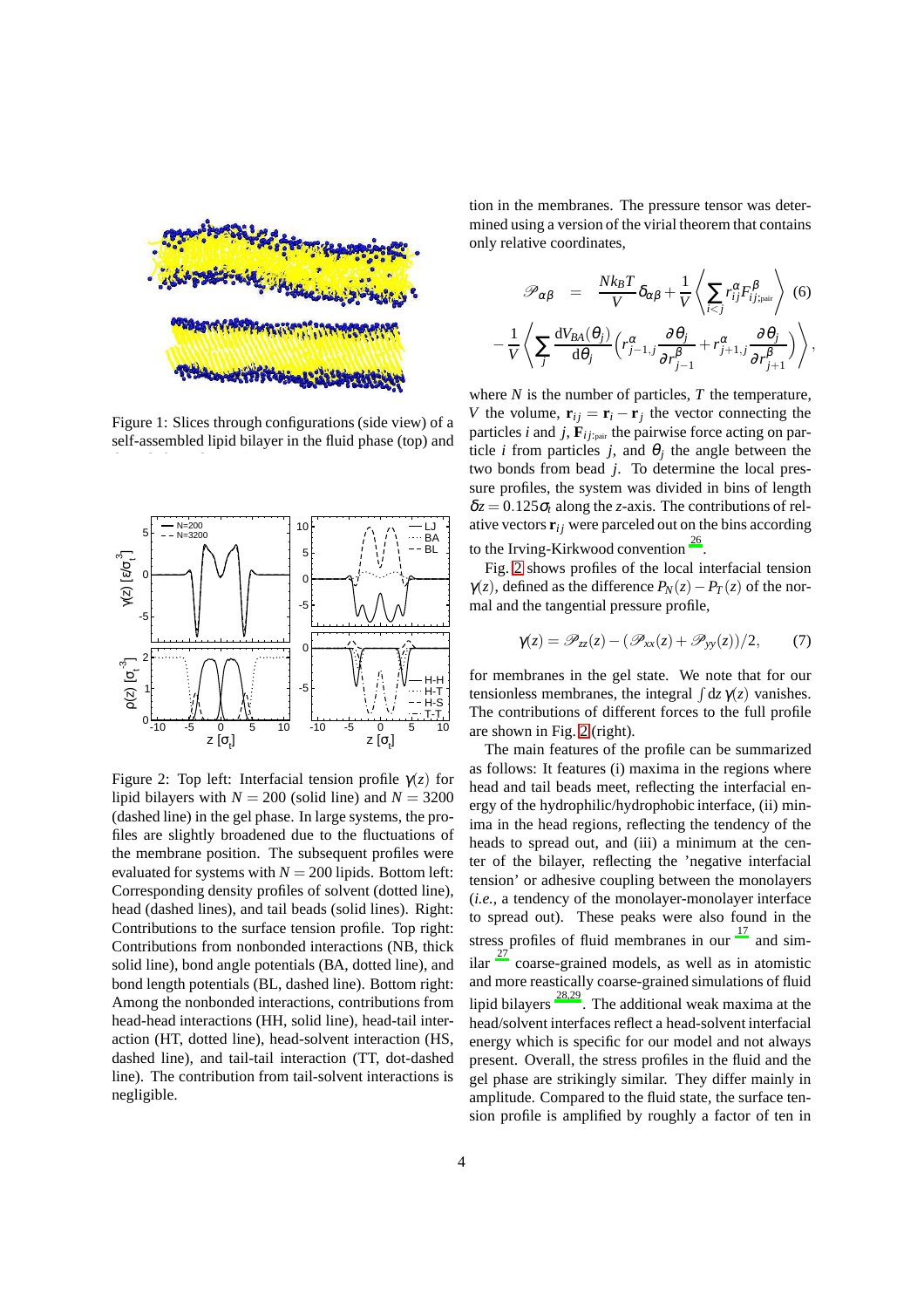the gel state, thus the membrane is under much higher internal tension. Furthermore, the relative depth of the minima in the head region increases, compared to the central minima, *i.e.*, the spreading pressure in the head region gains importance. As a result, the monolayers develop a tendency to bend inwards, *i.e.* they acquire a spontaneous curvature.

For fluid membranes, the latter can be estimated by the first moment of the stress profile, <sup>[30](#page-7-24)</sup>  $\kappa c_0 = -\bar{z}_\gamma$  with

<span id="page-4-0"></span>
$$
\bar{z}_{\gamma} := \int_0^{\infty} dz \, \gamma_{\rm int}(z) \, z,\tag{8}
$$

where we have used  $\int dz \gamma(z) = 0$ , and  $\kappa/2$  is the monolayer bending rigidity. We emphasize that  $c_0$  refers to the spontaneous curvature of a *monolayer*. The spontaneous curvature of the *bilayer* is zero, as mentioned in the introduction. In the gel state, the interpretation of  $\bar{z}_\gamma$ is less obvious, since the Helfrich description [\(1\)](#page-1-0) is no longer valid. As we shall show below, the very notion of a bending rigidity becomes questionable on nanometer length scales. Nevertheless, one can argue that  $\bar{z}_γ$ still gives qualitative information on the propensity of monolayers to bend in one direction.

Applying Eq. [\(8\)](#page-4-0) yields  $\bar{z}_{\gamma} = -11.1 \pm 0.1 \epsilon / \sigma_t$ . In the fluid state, we had obtained  $\bar{z}_{\gamma} = +0.3 \pm 0.1 \varepsilon / \sigma_t$ in Ref.: [17](#page-7-11) Thus fluid monolayers were found to have a weak tendency to bend outwards, in agreement with the results from atomistic simulations<sup>[28](#page-7-22)</sup>. Here, in the gel state, they have a tendency to bend inwards. We conclude that the elastic properties of monolayers in the gel phase differ qualitatively from those in the fluid phase. The interplay of two spontaneous curvatures is presumably one of the factors that stabilize a modulated ripple phase in the transition region between the fluid and gel phase.

Next we discuss the fluctuation spectra of the membranes. We have simulated lipid bilayers containing up to 7200 lipids, corresponding to patches with areas of roughly 1300 nm<sup>2</sup>. The data were analyzed following a procedure described in Refs. [15](#page-7-25)[,17](#page-7-11). Basically, we determine the mean head positions  $z_1(x, y)$ ,  $z_2(x, y)$ of the two monolayers on a grid  $(x, y)$ , and derive the height and thickness profiles  $h(x, y) = (z_1 + z_2)/2$  and  $t(x, y) = (z_1 - z_2)/2$ . The spectra are Fourier transformed according to

$$
f_{q_x,q_y} = \frac{L_x L_y}{N_x N_y} \sum_{x,y} f(x,y) e^{-i(q_x x + q_y y)},
$$
(9)

and averages  $\langle |h_q|^2 \rangle$  and  $\langle |t_q|^2 \rangle$  are evaluated in *q*-bins of size  $0.1/\sigma_t$ .



<span id="page-4-1"></span>Figure 3: Radially averaged Fourier spectrum of the height (full circles) and thickness (open squares) fluctuations of membranes in the gel state. Black solid lines show the best fit to the elastic theory by Brannigan and Brown <sup>[16](#page-7-26)</sup> (see text for explanation). Grey solid line indicates the slopes corresponding to a  $q^{-4}$ -behavior and a  $q^{-3}$ -behavior. Inset (from Ref.<sup>[17](#page-7-11)</sup>) shows the corresponding data for the fluid membrane for comparison.

Fig. [3](#page-4-1) shows the radially averaged results. For comparison, the corresponding data for the fluid phase (from  $\text{Ref.}^{17}$  $\text{Ref.}^{17}$  $\text{Ref.}^{17}$ ) are shown in the inset. In the fluid phase, the data could be fitted very nicely with an elas-tic theory due to Brannigan and Brown<sup>[16](#page-7-26)</sup>, which describes the bilayer in terms of two coupled elastic sheets (monolayers) with two types of independent fluctuations: "bending" fluctuations and "protrusion" fluctuations. The spectra are dominated by the protrusion modes at high  $q$ -vectors  $\frac{12}{q}$  $\frac{12}{q}$  $\frac{12}{q}$ , and by the bending modes at low *q*-vectors.

In the gel state, the qualitative features of the radially averaged spectra are at first sight very similar. For example, the height and the thickness spectra nearly fall on top of each other at high *q*, and the thickness spectrum seems to feature a a soft peristaltic mode at *q* ∼  $0.5/\sigma_t$ , corresponding to a wavelength around  $10\sigma_t$ . Quantitatively, however, one notices distinct differences between the fluid and the gel state: First, the amplitudes of the fluctuations in the gel state are much smaller than in the fluid state. Second, the elastic theory fails at low *q*-vectors, even though it seems to describe the data rea-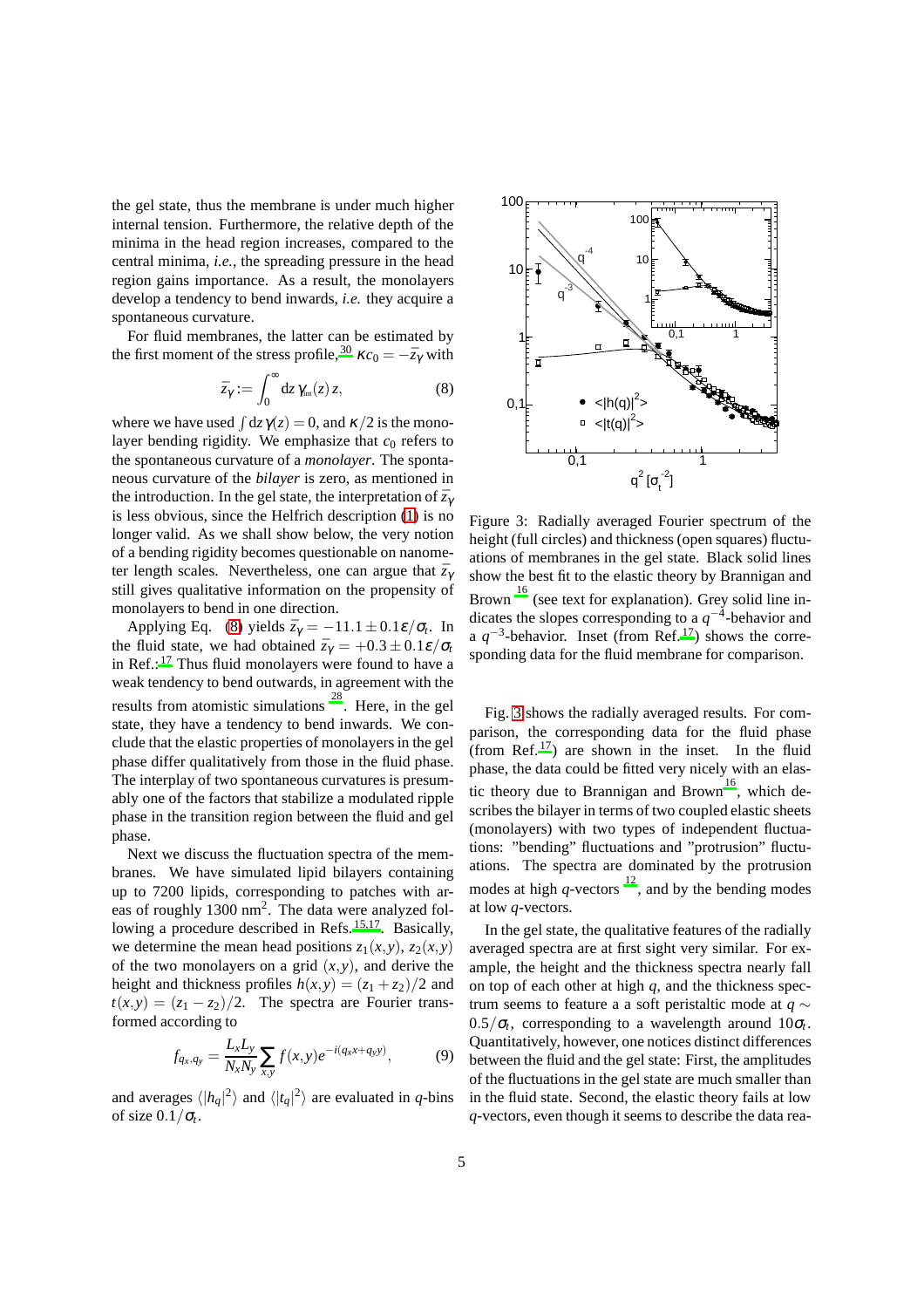

<span id="page-5-0"></span>Figure 4: Fourier spectrum of the height (full circles) and thickness (open squares) fluctuations of membranes in the gel state for wavevectors parallel (top) and perpendicular (bottom) to the tilt direction. Thin vertical bar in the upper panel marks the position of a peak in both height and thickness fluctuations. Dashed lines in the lower panel show  $q^{-2}$ -slope and  $q^{-4}$ -slope as indicated.

sonably well at high *q*-vectors. Compared to the theoretical prediction, the long-wavelength height fluctuations are suppressed. The low-*q* limit  $\langle |h(q)|^2 \rangle \sim q^{-4}$  is never encountered. The data are more consistent with the asymptotic behavior predicted by Nelson and Peliti for crystalline membranes  $\sqrt[7]{\frac{\lambda}{h(q)}} \sim 1/\kappa_R(q) q^{-4} \sim$  $\sqrt[7]{\frac{\lambda}{h(q)}} \sim 1/\kappa_R(q) q^{-4} \sim$  $\sqrt[7]{\frac{\lambda}{h(q)}} \sim 1/\kappa_R(q) q^{-4} \sim$ *q*<sup>−3</sup>, but in a double-logarithmic plot, even the slope of  $q^{-3}$  is slightly too steep (Fig. [3\)](#page-4-1).

To explore this phenomenon in more detail, we have analyzed separately the fluctuations in tilt direction and perpendicular to the tilt direction. Since the tilt direction slowly fluctuated throughout the simulations, this means that before averaging  $\langle |h(\mathbf{q})|^2 \rangle$  and  $\langle |t(\mathbf{q})|^2 \rangle$ , every configuration had to be rotated such that the tilt points along a given axis. The results are shown in Fig. [4.](#page-5-0) Both in the direction parallel and perpendicular to the tilt, the thickness and height fluctuation spectra differ strongly from the radially averaged spectra, and are no longer compatible with the elastic theory.

In the tilt direction, the thickness fluctuation amplitudes are largely comparable to those of the radially averaged spectrum, with the exception of the *q*region around  $(q\sigma_t)^2 \sim 0.15$ , where they exhibit a maximum. In contrast, the height fluctuations are strongly suppressed, most notably for large *q*-vectors beyond  $(q\sigma_t)^2 \sim 0.7$ , but also for small *q*-vectors. Both the thickness and the height fluctuation spectra feature small but distinct peaks at  $q\sigma_t \sim 0.8$ , which clearly rise above the range of statistical fluctuations. These peaks correspond to undulations with wavelength  $\lambda \sim 8\sigma_t$ . The tendency of the gel membrane to exhibit structure on that length scale can already be sensed when looking at the bare snapshots of the gel phase (Fig. [1\)](#page-3-0). The other maximum at  $(q\sigma_t)^2 \sim 0.15$  (or  $q\sigma_t$ )  $\sim 0.4$ ) in the thickness spectrum, which was mentioned in the beginning, corresponds to undulations with twice the wavelength,  $\lambda \sim 16\sigma_t$ . In the height spectrum, one can vaguely discern a 'peak' in the same *q*-region, which however interferes with the general growth of fluctuation amplitudes for small *q*-vectors.

Hence we conclude that both the thickness and the height fluctuation spectra feature soft modes with wavelength  $\lambda_0 \sim 8\sigma_t$  and  $\lambda_1 = 2\lambda_0$ . The wavelength  $\lambda_1 =$  $16\sigma$  happens to coincide with the period of the ripple phase  $^{22}$  $^{22}$  $^{22}$ . This suggests that the fluctuations in tilt direction already carry the signature of the modulated phase which intrudes between the liquid and the gel state.

In the direction perpendicular to the tilt, the situation is different. The thickness fluctuations are almost entirely suppressed. The height fluctuations rise smoothly and are best compatible with a  $q^{-2}$  slope, suggesting that they are controlled by an interfacial tension rather than a bending rigidity. On the other hand, the evaluation of the pressure tensor clearly shows that the total interface tension, integrated over the membrane, vanishes within the error ( $\gamma = 0 \pm 0.1 \varepsilon / \sigma_t^2$ ).

An alternative potential explanation for the observed  $q^{-2}$  shape of the fluctuation spectrum can be derived based on the following two assumptions: (i) The membrane undulations in the direction perpendicular to the tilt (denoted *x* hereafter) are dominated by out-of-layer fluctuations, *i.e.*, the lipids mainly move up and down, keeping their orientation, such that energy contributions due to bending or splay are negligible (see Fig. [5\)](#page-6-1). (ii)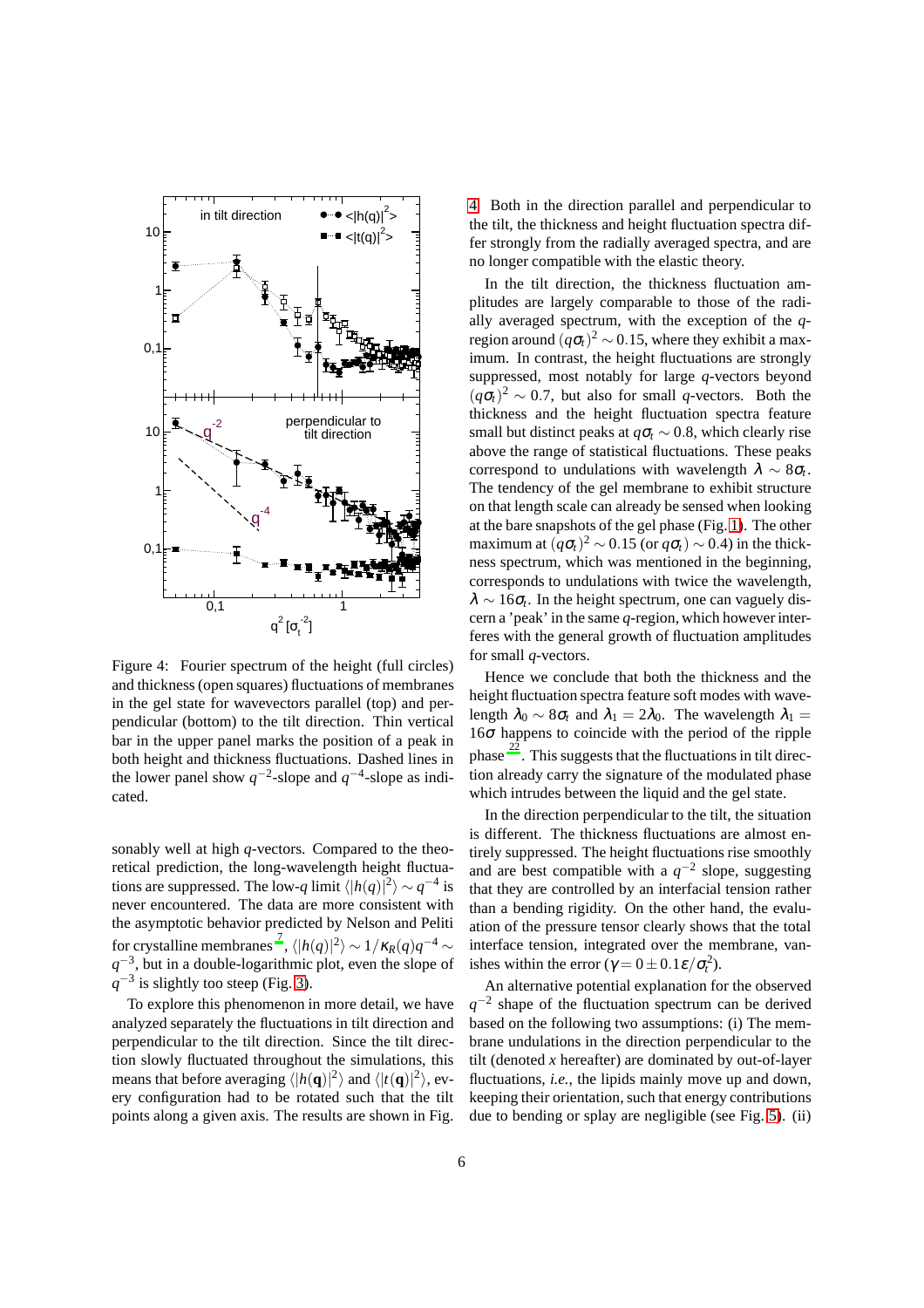

<span id="page-6-1"></span>Figure 5: Schematic sketch of different types of membrane height fluctuations. Left: Out-of-layer fluctuations, governed by a surface energy that depends on the local (projected) tilt angle  $\theta$ . Right: Bendingdominated height fluctuations, governed by a bending energy.

The effective interfacial tension in *x*-direction  $\gamma$ <sup>*x*</sup> depends on the angle  $\theta$  between the projections onto the *xz* plane of the lipid orientation vector and the local interface normal. (We note that this second assumption implies that the *x*-direction can be defined independently of the tilt direction, *e.g.*, in terms of the hexatic order in the membrane.) For small angles  $\theta$ , the function  $\gamma$ <sub>x</sub> can then be expanded in powers of  $\theta$ ,  $\gamma_{x}[\theta] \approx A\theta^2/2$ . For constant lipid orientation, the angle  $\theta$  depends on the local membrane height position *h*(*x*,*y*) *via*  $\theta \approx \partial h / \partial x$ . Hence the fluctuations of *h*(*x*,*y*) in *x*-direction contribute to the total free energy with the term  $\int dx \gamma_x[\theta(x)] \approx A/2 \int dx (\partial h/\partial x)^2$ , which looks formally like an interfacial tension contribution with tension *A*. This explains how out-of-layer fluctuations can display a tension-like behavior. One would expect the out-of-layer fluctuations to eventually give way to bending-dominated fluctuations at very long wavelengths, but the latter are not observed in our simulations.

#### <span id="page-6-0"></span>**4 Discussion and Summary**

To summarize, we have analyzed the elastic behavior and the fluctuations of lipid membranes in the gel state. They are distinctly different from those in the fluid state. Whereas the liquid state can be described nicely by an elastic theory for fluid coupled monolayers, this description fails in the gel state. The failure can be attributed to the ordered structure of the gel membrane and to its anisotropy. Our simulation results disclose a complex fluctuation spectrum, which cannot be understood within any of the available continuum theories for membranes.

The spectrum is anisotropic and features two soft modes that are very likely related to the ripple phase,

which is known to emerge in the transition region between the liquid and the gel phase. Given the fact that the latter has a periodic modulation with wavelength  $\sim$  10 nm, we must conclude that our systems, which have linear dimensions of around ∼ 35 nm, are still much too small to give insight into the asymptotic elastic behavior of the membranes. Unfortunately, the simulation of much larger systems (at least a factor of ten would be necessary) is unfeasible with our currently available computer resources. Our simulations can be used to analyze the elastic behavior of the membrane on the length scale of tens of nanometers. Based on our data, it is clear that the membrane in the gel state still has no single unique 'bending rigidity' on this lateral length scale, even though it exceeds the molecular scale (the monolayer thickness) by more than an order of magnitude. Rather, the elastic behavior results from a complex interplay of different contributions which cannot easily be told apart. Formulating an elastic theory for such membranes will be a challenge for future theoretical work, which should presumably also contribute to a better understanding of the mechanisms driving the formation of the ripple phase.

In the present work, we have discussed 'monodomain' gel membranes with a uniform tilt direction. This seems realistic, given that scanning optical microscope studies of supported DPPC-bilayers in the gel phase [31](#page-7-27) have shown that single-tilt domains in such membranes extend over 1-2 micrometers. On larger scales, the membranes are effectively 'polycrystalline', and their fluctuations will be dominated by processes at the domain boundaries and/or defects in the tilt order. Preliminary studies, where we have enforced such defects, have shown that they amplify the fluctuations considerably. It will be interesting to study these effects in more detail in the future.

## **5 Acknowledgments**

We thank Jörg Neder and Olaf Lenz for useful discussions. The simulations were carried out at the Paderborn center for parallel computing (PC2) and the John von Neumann Institute for Computing in Jülich. This work was funded by the German Science Foundation (DFG) within the SFB 613.